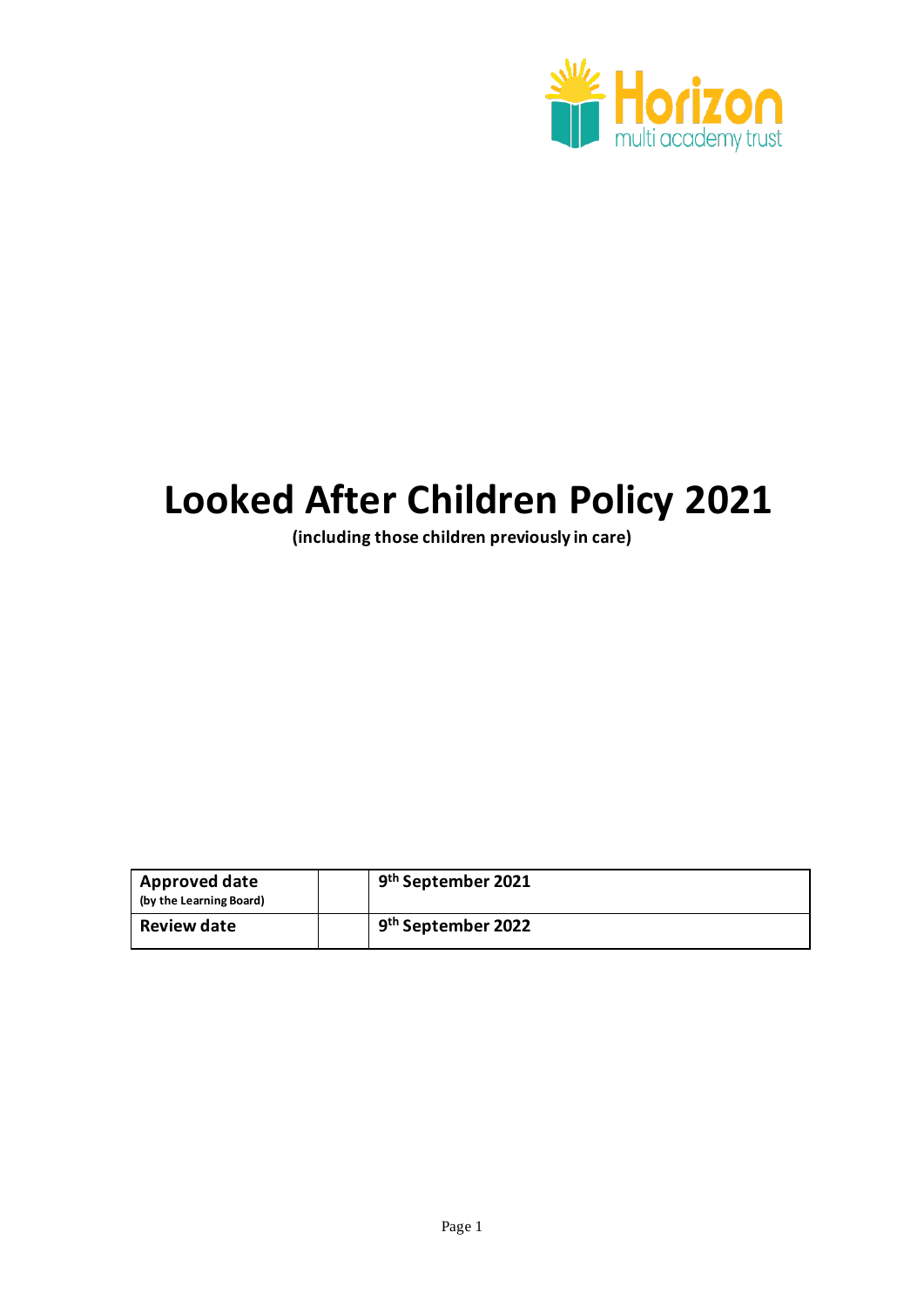

# **Contents Page**

- 1.0 Objectives page 3
- 2.0 Definition page 4
- 3.0 Rationale page 4
- 4.0 Roles and Responsibilities page 4
- 5.0 Confidentiality Statement page 7
- 6.0 Related Documents page 7
- 7.0 Review dates page 7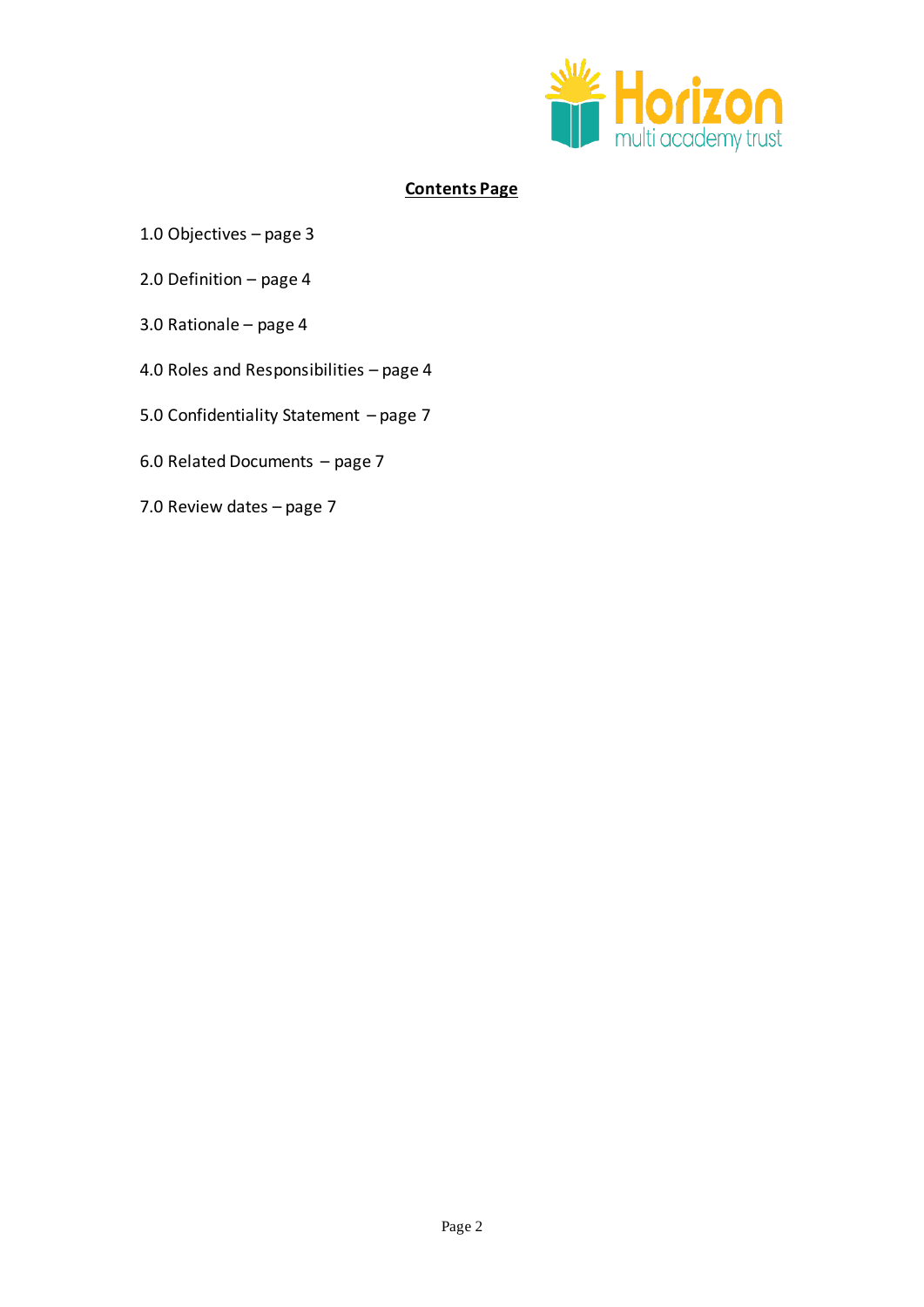

# **Looked After Children Policy (Including those children previously in care)**

## **1.0 Objectives**

Elburton Primary School is committed to helping every child achieve the highest educational standards he or she possibly can, including raising their aspirations and recognising their potential. We understand the vital role we play in promoting social and emotional development including positively promoting the raising of a child's self-esteem. We recognise that there may be reasons which may affect the behaviour of children and understand that this is often a form of communication which may need a more personalised response or intervention.

We aim to fulfil our role as corporate parent to promote and support the education of looked after children by asking the question **'Would this be good enough for my child?'**

We will work alongside, and with, partners including the Plymouth Virtual School to make sure that looked after children and previously looked after children:

## **Enjoy and achieve**

- Feel stable and supported in an environment that values education and believes in all children
- Participate in a wide range of out of school activities, including volunteering
- Narrow the gap so that their attainment is in line or better than their peers

## **Stay safe**

- Are happy at school
- Feel safe and secure at school
- Are advised and signposted to the most appropriate sources of support

## **Are healthy**

 Are supported to access a wide range of positive activities to promote their physical and/or mental health

## **Achieve economic well-being**

- Make successful and sustained transitions to secondary school
- **•** Develop the skills necessary to live in the  $21^{st}$  Century [independently] and be responsible citizens

## **Make a positive contribution**

- Develop their confidence and self-esteem
- Have a voice and contribute to decisions that affect them including through the PEP process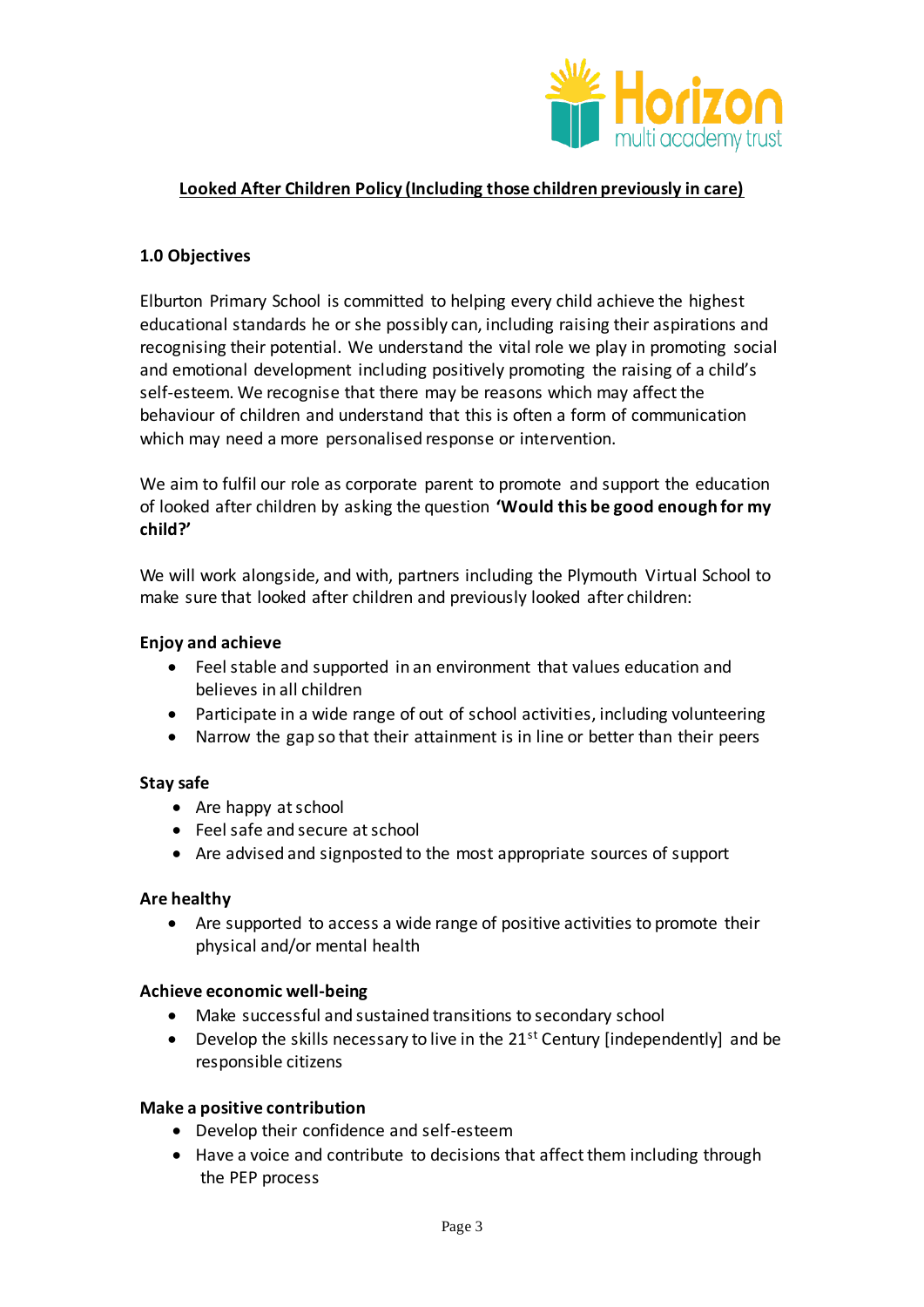

# **2.0 Definition**

'In care' is a term that refers to children in the care of the Local Authority. This can happen either with parental agreement or when a Court makes a Care Order. The child may be living with foster carers, in a residential unit, with family members, and sometimes with their parents. Elburton Primary School recognises that children in care may have very specific needs.

Previously Looked After Child – is one who is no longer looked after in England and Wales because he/she is now subject to an Adoption, Special Guardianship Order or Child Arrangement Order.

# **3.0 Rationale**

Looked-after children and previously looked after children as a group are no less able than their peers but they often underachieve. As their lives have frequently been characterised by instability, many have spent too much time out of school. As a result, they can fall behind and in the past, have often not received the help and support they needed to catch up. Aspiration is frequently lacking due to earlier life experiences so the school and other care professionals play a key role in engendering ambition and creating opportunities to achieve the absolute best. If we accept 'average' that is all we will achieve.

Looked-after children and previously looked after children are a priority for admission, and Elburton Primary School will follow the Plymouth authority admission criteria, admitting students as quickly as possible, recognising the importance of reestablishing school stability.

# **4.0 Roles and Responsibilities**

**The Designated Teacher for** Looked-after children and previously looked after children **is: The Designated Governor for** Looked-after children and previously looked after children **is:** 

# **The Governing Body will:**

- ensure that the school / MAT admission criteria and practice prioritises Looked-after children and previously looked after children according to the DfE Admissions Code of Practice
- ensure all governors are fully aware of the legal requirements and statutory guidance for Looked-after children and previously looked after children
- appoint a qualified teacher as the Designated Teacher (DT) for Looked-after children and previously looked after children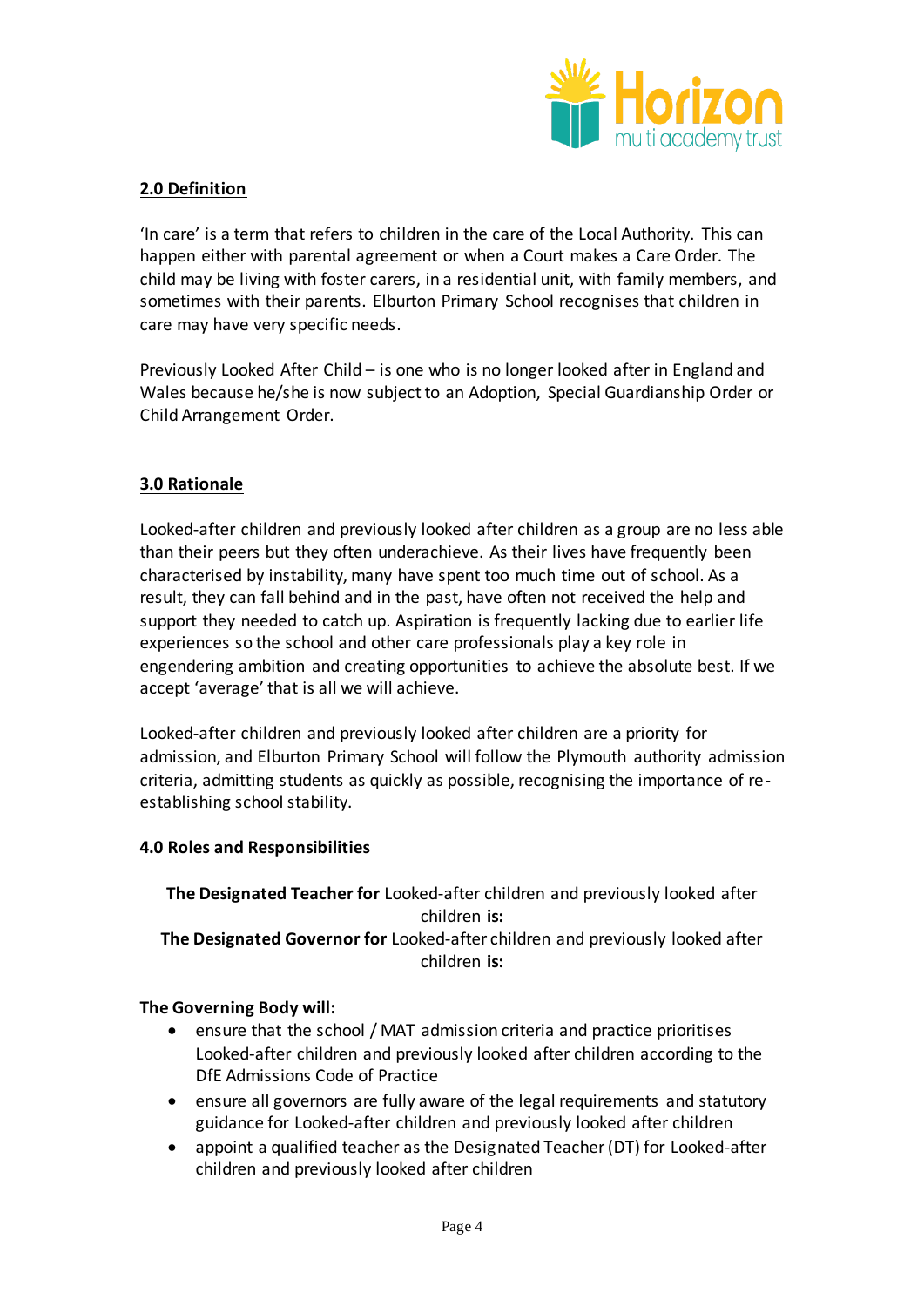

- ensure that the DT receives training, including understanding trauma and mental health training
- ensure that the DT and staff receive appropriate and on-going support for their role working with Looked-after children and previously looked after children
- liaise with the Head Teacher, DT, SENCO and all other staff to ensure the needs of Looked-after children and previously looked after children care are met
- nominate a governor with responsibility for Looked-after children and previously looked after children who links with the DT
- ensure there are arrangements in place to keep themselves informed about provision for, and attainment of Looked-after children and previously looked after children
- receive and approve an annual report on numbers, achievements and progress of looked after children within the school and work with the school leadership team to act on any issues raised by the DT
- annually review the effective implementation of the school policy for Lookedafter children and previously looked after children
- ensure that the school's policies and procedures have regard to the needs of Looked-after children and previously looked after children, in particular
	- o Oversubscription criteria/Admission Arrangements
	- o Staff Discipline, conduct and grievance procedures
	- o Behaviour/discipline policy (including use of exclusions)
	- o Safeguarding and Child Protection policy
	- o SEND Policy
	- o Supporting pupils with medical conditions
	- o Equality information and objectives

# **The Designated Teacher's role and responsibilities:**

- welcome and ensure a smooth transition for the child and their carer/parent
- promote a culture of high expectation amongst all staff in the school and one in which Looked-after children and previously looked after children believe they can succeed
- make sure the young person has a voice in setting learning targets
- be a source of advice and facilitate training for staff in developing their understanding of the factors which can affect how children in care learn and develop including of the emotional, psychological and social effects of loss, separation and trauma (attachment awareness)
- to keep an up to date list of all looked after children including those in the care of Other LAs
- record and monitor academic progress, attendance and personal development of looked after children and report to Virtual School Head Teacher (using eGOV)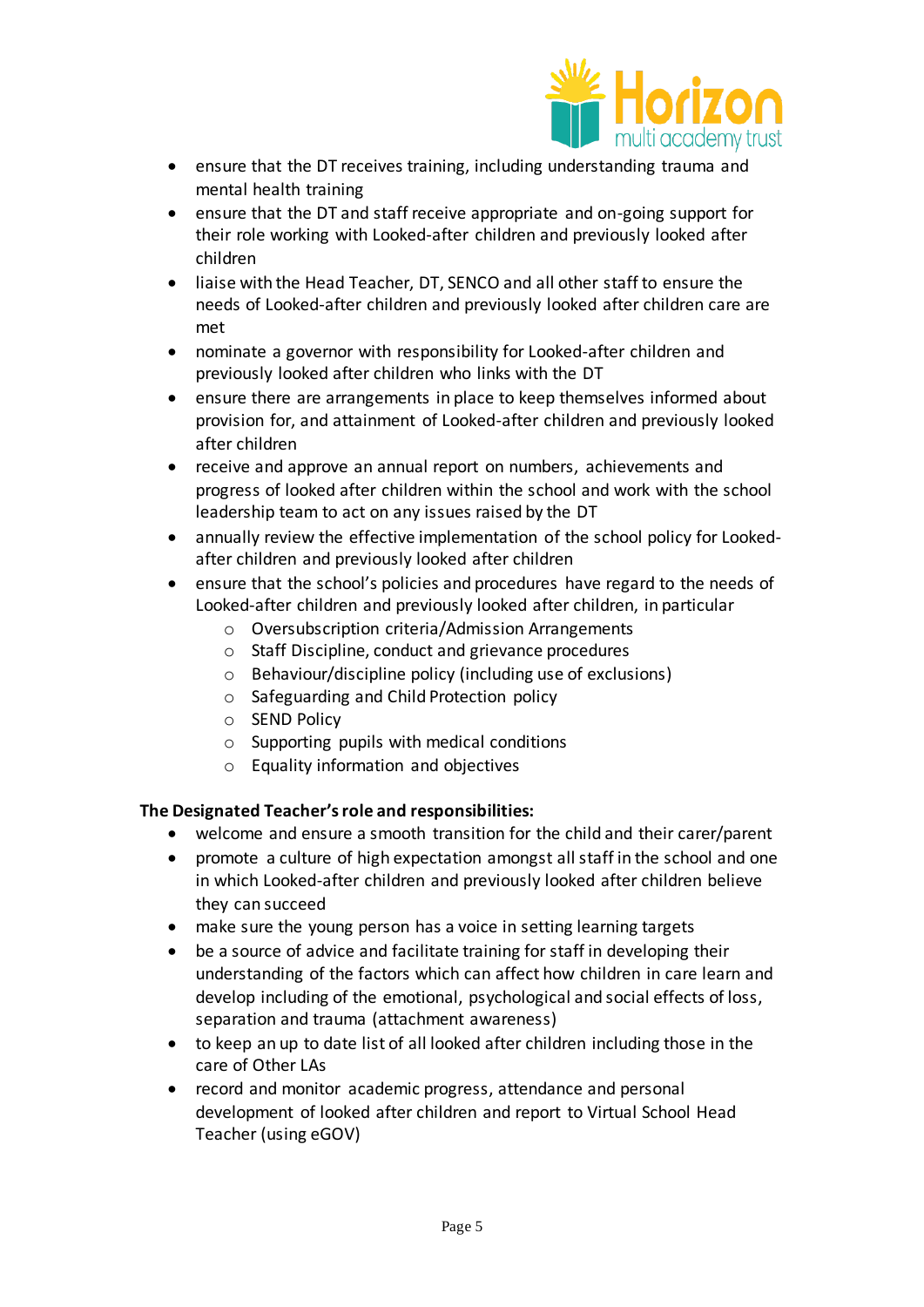

- monitor attendance and exclusions weekly of looked after children and in the event of any exclusion make contact with the Plymouth Virtual School Team and Social worker outlining reasons why the child has been excluded
- liaise pro-actively with the Virtual School Team and Social Care Team particularly where the pupil is experiencing difficulties at school or is at risk of exclusion
- lead on the termly development, implementation and review of each looked after child's Personal Education Plan (PEP)
- ensure that Pupil Premium Plus funding is used to provide additional, personalised support as identified in the PEP for looked after children
- review the on-going use of Pupil Premium Plus within a needs-led approach while recognising that larger allocations cannot be seen as a long term option
- Maintain an oversight of the Pupil Premium allocation for Previously Looked After children and report to governors on how the funding has been used and its impact
- make or support applications for Personal Education Allowance for looked after children to further improve educational outcomes
- ensure specific interventions and targeted support are used to make sure personal education targets are met (particularly in English and Maths)
- attend relevant training which must be regularly updated (at least annually)
- establish good communication with parents and carers and make sure that they understand the importance of supporting learning at home and that they are provided with copies of the most recent PEP
- promote good communication between all those involved in the child's life and ensure appropriate school staff are aware of all relevant information, including the use of factfiles/timelines to understand the trauma and losses a child may have experienced
- ensure confidentiality on individual children, sharing confidential/personal information on a need to know basis
- ensure that a member of staff attends care reviews, whenever possible
- ensure that each Looked-after and previously looked after child has an identified member of staff they can talk to. This need not be the DT (but should link closely), but should be based on the child's own wishes
- provide additional support for transition between schools key stages and liaise with new DT
- link with SENCO to ensure any Special Educational Needs are assessed on arrival and that appropriate provision is made and ensure that looked after children are on the agenda for planning meetings with the school Educational Psychologist
- identify signs of potential issues relating to mental health (and complete SDQs as part of the PEP process)
- celebrate achievements including nominating our looked after children for the annual You Can do it! Celebrations